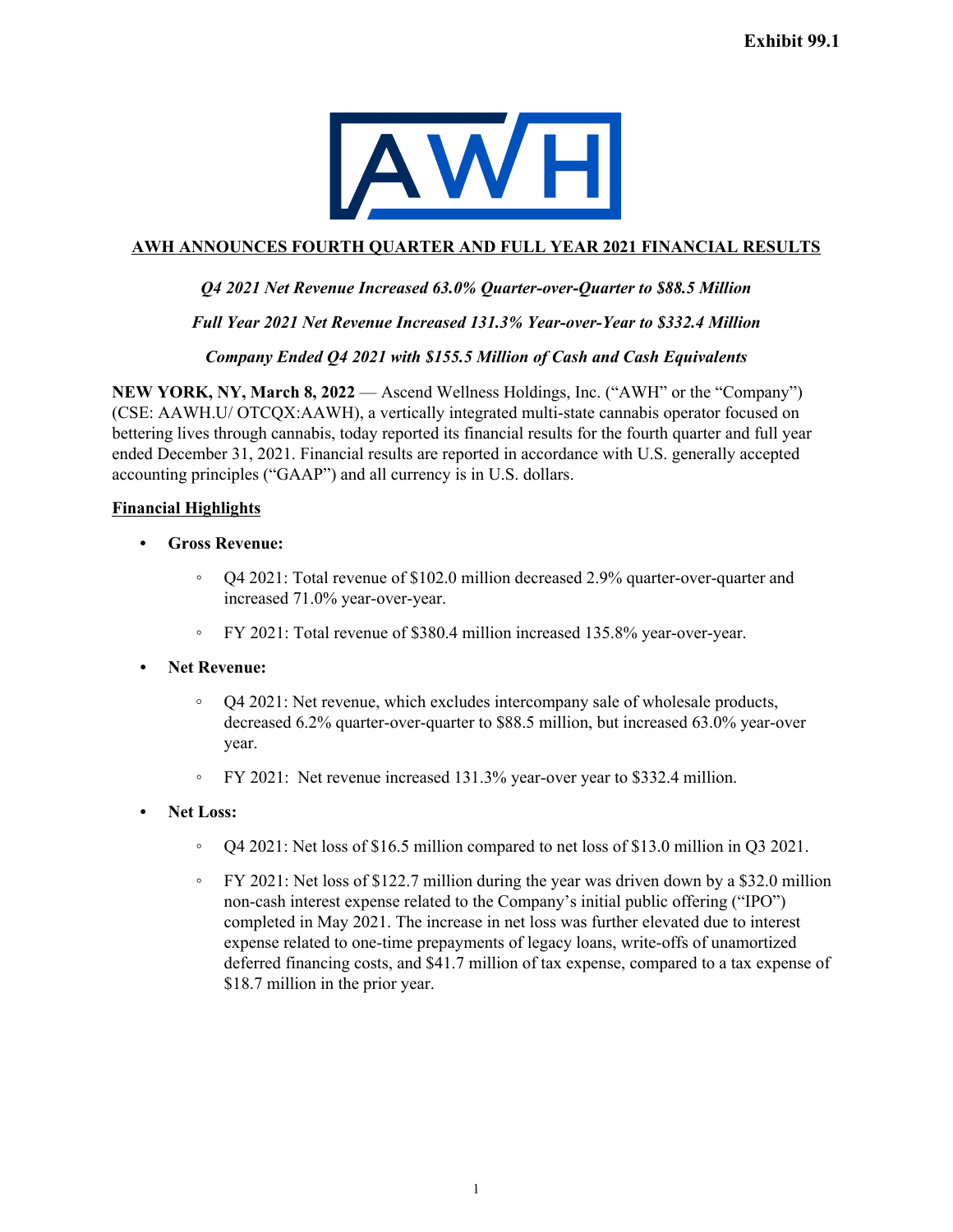# **• Adjusted EBITDA<sup>1</sup> :**

- **◦** Q4 2021: Adjusted EBITDA was \$19.8 million, a 16.0% decrease quarter-over-quarter and an 82.8% increase year-over-year. Adjusted EBITDA Margin was 22.3%, a 261 basis point decrease compared to the prior quarter, but a 242 basis point increase compared to prior year.
- FY 2021: Adjusted EBITDA was \$79.4 million, a 157.6% increase year-over-year. Adjusted EBITDA Margin was 23.9%, a 245 basis point increase compared to the prior year.
- *•* **Balance Sheet:** As of December 31, 2021, cash and cash equivalents were \$155.5 million, and net debt<sup>2</sup>, which equals total debt less unamortized deferred financing costs less cash and cash equivalents, was \$103.3 million.

# **Full Year 2021 Business Highlights**

- Completed an IPO, making AWH the first U.S. multi-state operator to go public via an S-1 with the SEC, rather than through a special purpose acquisition company or reverse takeover;
- Commenced trading on the Canadian Securities Exchange on May 4, 2021, followed by the OTCQX on July 14, 2021;
- Added 100,000 square feet of canopy, more than doubling cultivation capacity;
- Entered the Ohio market and completed three Ohio acquisitions;
- Opened six new dispensaries and acquired two additional dispensaries, bringing total store count to 20;
- Launched a delivery program in Massachusetts and Michigan;
- Strengthened balance sheet with \$210 million of senior debt financing; and
- Launched exclusive partnerships with both Lowell Smokes and Edie Parker.

# **Management Commentary**

Abner Kurtin, CEO and Founder of AWH said, "2021 was a year marked by record sales and the achievement of many significant milestones. I am proud of the team for everything we have accomplished throughout the year. We pursued an aggressive expansion plan, opening six stores, acquiring two stores, and adding 100,000 square feet of canopy, which enabled us to achieve annual revenue growth of more than 130%. Although competitive conditions arose in the fourth quarter, I remain confident in the longer term potential of the industry. Q4 2021 through the first half of 2022 represent a bit of a pause for Ascend as we bring new assets online. As we enter 2022, we are working to optimize our asset base, improve our market positioning, and prepare for the highly-anticipated New Jersey adult-use market."

# **Q4 2021 Financial Overview**

Net revenue, which excludes intercompany sales of wholesale products, decreased 6.2% quarter-overquarter to \$88.5 million. The sequential revenue decline was driven by lower realized wholesale price per unit in Illinois and lower wholesale volumes sold in Illinois and Massachusetts, partially offset by higher wholesale volumes sold in Michigan and New Jersey and increased retail traffic. Despite the sequential

<sup>1</sup> Adjusted Gross Profit, Adjusted Gross Margin, Adjusted EBITDA and Adjusted EBITDA Margin are a non-GAAP financial measures. Please see the "Supplemental Information (Unaudited) Regarding Non-GAAP Financial Measures" at the end of this press release for a reconciliation of non-GAAP to GAAP measures.

<sup>2</sup> Total debt less cash and cash equivalents less unamortized deferred financing costs.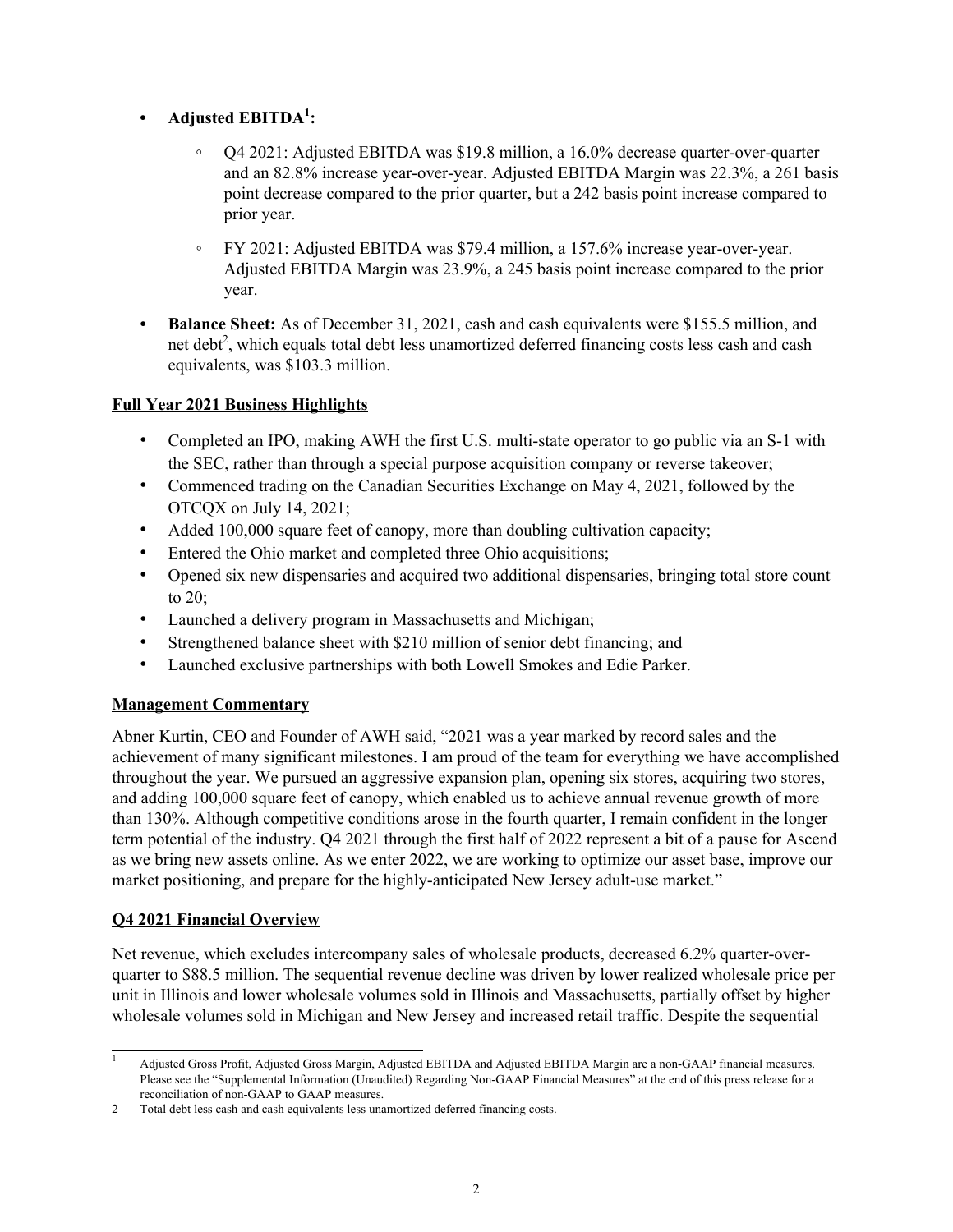decline, net revenue increased 63% year-over-year due to the addition of eight new dispensaries in the year, increased traffic at existing dispensaries, and an increased volume of products sold in the wholesale business, enabled by 100,000 square feet of canopy expansions throughout 2021.

Total retail revenue increased to \$64.9 million for the fourth quarter of 2021, a 2.1% increase quarterover-quarter. This was driven by increased traffic at existing stores and the impact of the Newton, Massachusetts and Carroll, Ohio stores, which were opened or acquired in the fourth quarter. Notably, retail revenue increased over 71% compared to Q4 2020.

Gross wholesale revenue decreased to \$37.1 million, down 10.6% quarter-over-quarter. Net wholesale revenue, after intercompany sales, decreased to \$23.6 million, down 23.4% quarter-over-quarter. The decline in net wholesale revenue was exacerbated as intercompany sales as a percent of revenue grew sequentially, as well as, reduced price per unit in Illinois and reduced volumes sold in Illinois and Massachusetts, partially offset by higher volume sold in Michigan and New Jersey. Despite sequential pressure, net wholesale revenue increased 45% year-over-year, driven by a significant increase in units sold, partially offset by lower average pricing.

Q4 2021 gross profit was \$30.8 million, or 34.8% of revenue, as compared to \$41.0 million, or 43.4% of revenue, in Q3 2021.

Q4 2021 Adjusted Gross Profit was \$37.5 million, or 42.4% of revenue, as compared to \$43.7 million, or 46.3% of revenue, for the prior quarter. Adjusted Gross Profit excludes depreciation and amortization included in cost of goods sold, equity-based compensation included in cost of goods sold, and non-cash inventory adjustments. Adjusted Gross Profit<sup>1</sup> dollars decreased 14.1% quarter-over-quarter, driven by lower margins at the Massachusetts and Illinois wholesale facilities as staffing increased ahead of canopy expansions, and lower realized wholesale pricing. These declines were partially offset by higher retail gross margins sequentially. Adjusted Gross Profit dollars increased 56.7% year-over-year, driven by increased utilization at the cultivation facilities.

While Retail Gross Profit margin increased sequentially, Wholesale Gross Profit margin decreased sequentially. Adjusted Gross Profit<sup>1</sup> margin on a consolidated-basis decreased 389 basis points quarterover-quarter to 42.4%. This was driven by the aforementioned challenges in the wholesale business.

Total general and administrative ("G&A") expenses for Q4 2021 were \$31.6 million, or 35.7% of revenue, compared to \$29.3 million, or 31.1% of revenue, for the Q3 2021. G&A costs as a percentage of revenue were elevated during the quarter, as the Company increased staff to support cultivation expansions ahead of realizing the related revenue contributions.

Net loss attributable to AWH for Q4 2021 was \$16.5 million during the quarter representing a sequential decline. This was primarily driven by a decline in gross profit sequentially and an increase in stock-based compensation to support hires required to help scale the business, partially offset by reduced tax and interest expense.

Adjusted EBITDA<sup>1</sup>, which adjusts for tax, interest, depreciation, amortization, equity-based compensation, and other items deemed one-time in nature, was \$19.8 million in Q4 2021, a 16.0% decrease quarter-over-quarter. Adjusted EBITDA Margin<sup>1</sup> was 22.3%, a 261 basis point decrease compared to Q3 2021. This decline was driven by ramp up of costs to support the incremental canopy and was further exacerbated by lower realized wholesale pricing.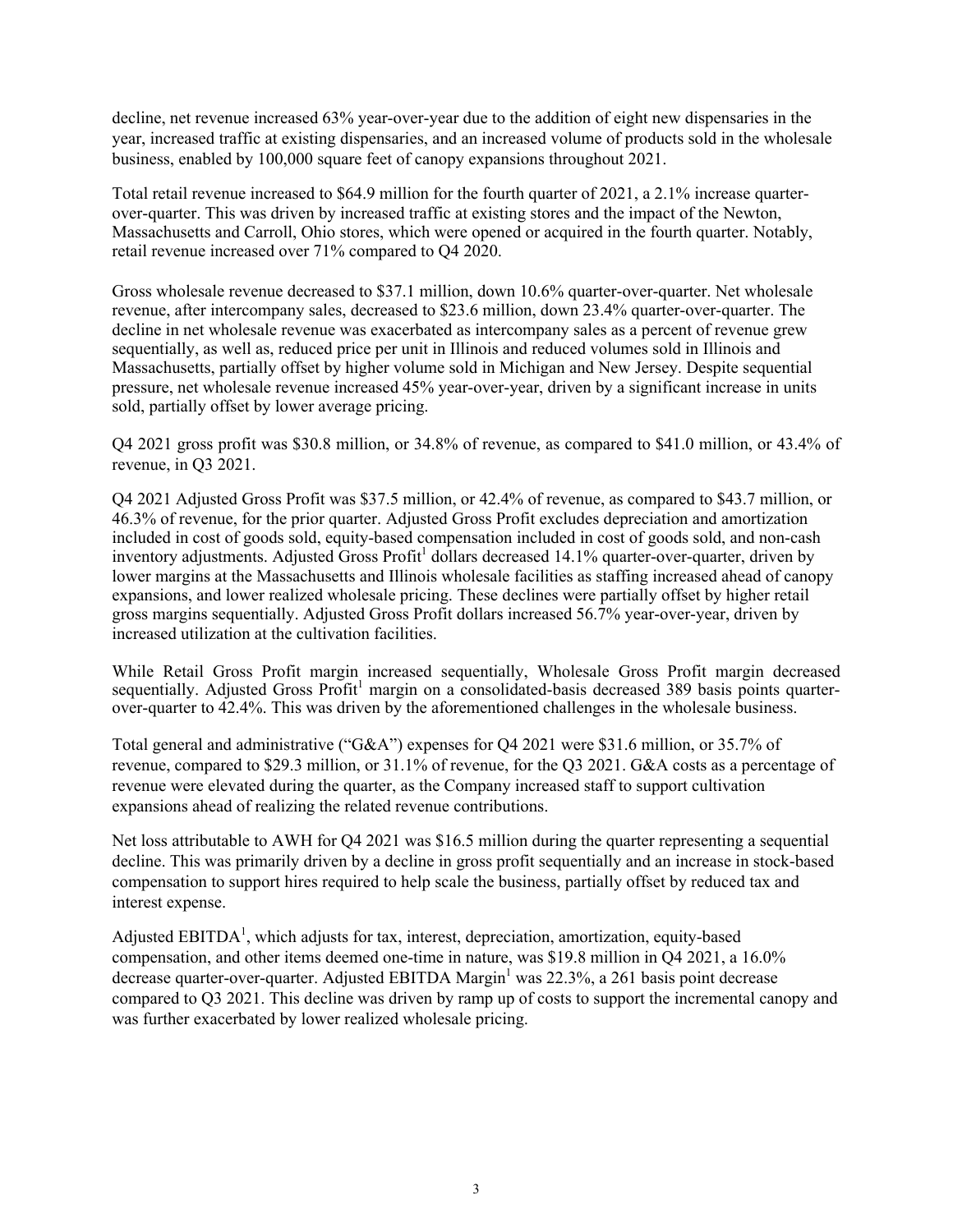### **Full Year 2021 Financial Overview**

Net revenue, which excludes intercompany sale of wholesale products, increased 131.3% year-over-year to \$332.4 million, driven by the addition of eight new dispensaries throughout the year, increased traffic at existing dispensaries, and an increased volume of products in the wholesale business.

Total retail revenue increased to \$231.9 million for FY 2021, a 123.3% increase year-over-year. The growth was driven by increases in transactions at existing dispensaries, the opening of six new dispensaries throughout the year, and the acquisition of two dispensaries in the fourth quarter.

Gross wholesale revenue increased to \$148.5 million, a 158.4% increase year-over-year. Net wholesale revenue, after intercompany sales, increased to \$100.5 million, a 151.9% increase year-over-year, which was driven by an increased number of wholesale units sold as additional canopy was brought online in Massachusetts, New Jersey, and Michigan.

Full Year 2021 gross profit was \$136.0 million, or 40.9% of revenue, compared to \$60.9 million, or 42.4% of revenue, for the prior year.

Full Year 2021 Adjusted Gross Profit<sup>1</sup> was \$153.4 million, or 46.2% of revenue, compared to \$64.8 million, or 45.1% of revenue, in 2020. Adjusted Gross Profit<sup>1</sup> excludes depreciation and amortization included in cost of goods sold, equity-based compensation included in cost of goods sold, and non-cash inventory adjustments. Adjusted Gross Profit<sup>1</sup> dollars increased 136.9% year-over-year as a result of increased canopy expansions. Adjusted Gross Profit<sup>1</sup> margin increased 111 basis points year-over-year to 46.2%, driven by wholesale production and yield efficiencies.

Total G&A expenses for 2021 were \$116.7 million, or 35.1% of revenue, compared to \$53.1 million, or 36.9% of revenue, for 2020 as the Company leveraged overhead and shared resources.

Net loss attributable to AWH for 2021 was \$122.7 million, primarily driven by a \$32.0 million non-cash interest expense related to the Company's IPO completed in May 2021. This non-cash interest expense largely consisted of a \$27.4 million charge related to the beneficial conversion feature of the historical Real Estate Preferred Units that converted in the IPO. Additionally, the net loss was driven by elevated interest expense related to one-time prepayments of legacy loans, write-offs of unamortized deferred financing costs related to the debt refinancing, and \$41.7 million of tax expense, compared to \$18.7 million in 2020.

Adjusted EBITDA<sup>1</sup>, which adjusts for tax, interest, depreciation, amortization, equity-based compensation, and other items deemed one-time in nature, was \$79.4 million in 2021. This represents a 157.6% increase year-over-year. Adjusted EBITDA Margin<sup>1</sup> was 23.9%, a 245 basis point increase compared 2020, driven by increases in the number of transactions, production and yield efficiencies, and incremental leveraging of overhead and shared resources.

#### **Non-GAAP Financial Information**

This press release includes certain non-GAAP financial measures as defined by the U.S. Securities and Exchange Commission ("SEC"). Reconciliations of these non-GAAP financial measures to the most directly comparable financial measure calculated and presented in accordance with GAAP are included in the financial schedules attached to this press release. This information should be considered as supplemental in nature and not as a substitute for, or superior to, any measure of performance prepared in accordance with GAAP.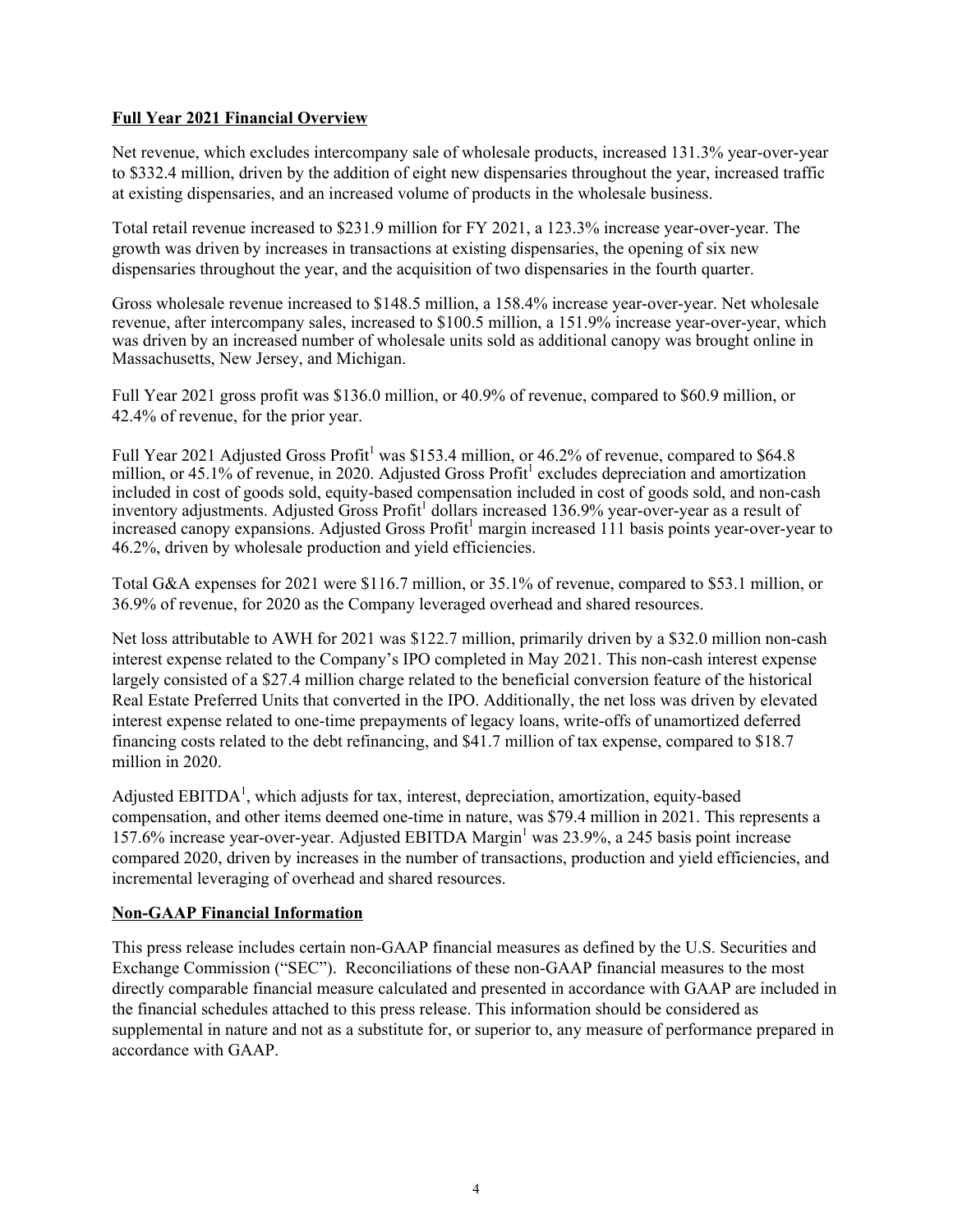#### **Conference Call and Webcast**

AWH will host a conference call on March 8, 2022 at 5:00 p.m. ET to discuss its financial results for the quarter and full year ended December 31, 2021. The conference call may be accessed by dialing (888) 390-0605 with conference ID 89101163. A live audio webcast of the call will also be available on the Investor Relations section of AWH's website at https://awholdings.com/investors/ and will be archived for replay until 12:00AM Eastern Time on Tuesday, March 15th, 2022.

## **About Ascend Wellness Holdings, Inc.**

AWH is a vertically integrated operator with assets in Illinois, Michigan, Ohio, Massachusetts and New Jersey. AWH owns and operates state-of-the-art cultivation facilities, growing award winning strains and producing a curated selection of products. AWH produces and distributes Ozone branded products. For more information, visit www.awholdings.com.

Additional information relating to the Company's fourth quarter and full year 2021 results is available on the Investor Relations section of AWH's website at https://awholdings.com/investors/, the SEC's website at www.sec.gov and Canada's System for Electronic Document Analysis and Retrieval ("SEDAR") at www.sedar.com.

## **Cautionary Note Regarding Forward-Looking Information**

This news release includes forward-looking information and statements, which may include, but are not limited to, the plans, intentions, expectations, estimates, and beliefs of the Company. Words such as "expects", "continue", "will", "anticipates" and "intends" or similar expressions are intended to identify forward-looking statements. Without limiting the generality of the preceding statement, all statements in this press release relating to estimated and projected revenue, expectations regarding production capacity, anticipated capital expenditures, proceeds from sale leasebacks, expansion, profit, product demand, margins, costs, cash flows, sources of capital, growth rates and future financial and operating results are forward-looking statements. We caution investors that any such forward-looking statements are based on the Company's current projections and expectations about future events and financial trends, the receipt of all required regulatory approvals, and on certain assumptions and analysis made by the Company in light of the experience of the Company and perception of historical trends, current conditions and expected future developments and other factors management believes are appropriate.

Forward-looking information and statements involve and are subject to assumptions and known and unknown risks, uncertainties, and other factors which may cause actual events, results, performance, or achievements of the Company to be materially different from future events, results, performance, and achievements expressed or implied by forward-looking information and statements herein. Such factors include, among other, the risks and uncertainties identified in the Company's Annual Report on Form 10- K for the year ended December 31, 2021, and in the Company's other reports and filings with the applicable Canadian securities regulators on its profile on SEDAR at www.sedar.com and the U.S. Securities and Exchange Commission at www.sec.gov. Although the Company believes that any forwardlooking information and statements herein are reasonable, in light of the use of assumptions and the significant risks and uncertainties inherent in such information and statements, there can be no assurance that any such forward-looking information and statements will prove to be accurate, and accordingly readers are advised to rely on their own evaluation of such risks and uncertainties and should not place undue reliance upon such forward-looking information and statements. Any forward-looking information and statements herein are made as of the date hereof, and except as required by applicable laws, the Company assumes no obligation and disclaims any intention to update or revise any forward-looking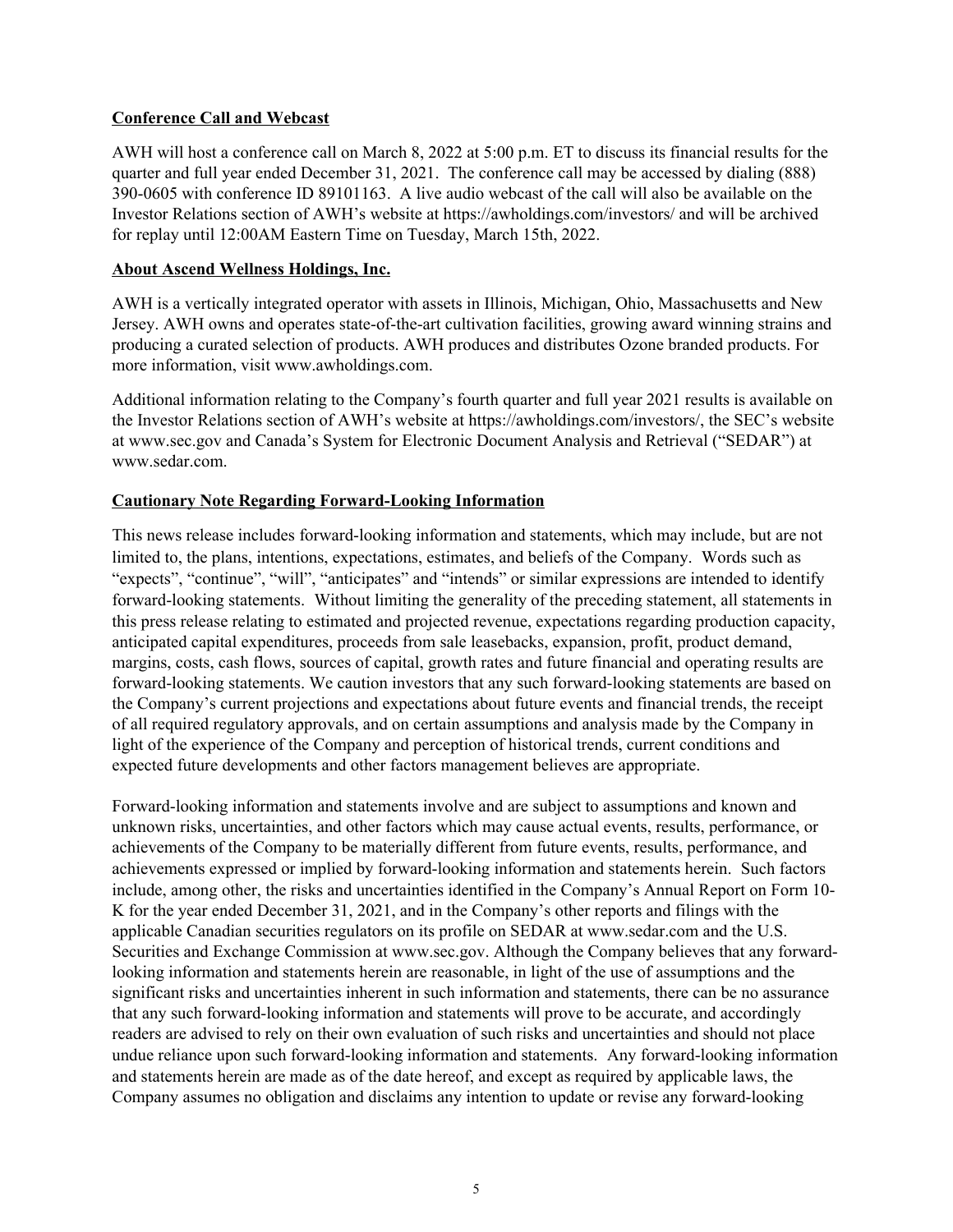information and statements herein or to update the reasons that actual events or results could or do differ from those projected in any forward looking information and statements herein, whether as a result of new information, future events or results, or otherwise, except as required by applicable laws. The Canadian Securities Exchange has not reviewed, approved or disapproved the content of this press release.

# **Contacts**

**Investor Contact** Vice President, Investor Relations Rebecca Koar (617) 453-4042 ext. 90102 IR@awholdings.com

**Media Contact** MATTIO Communications Mark Sinclair 650-269-9530 AWH@mattio.com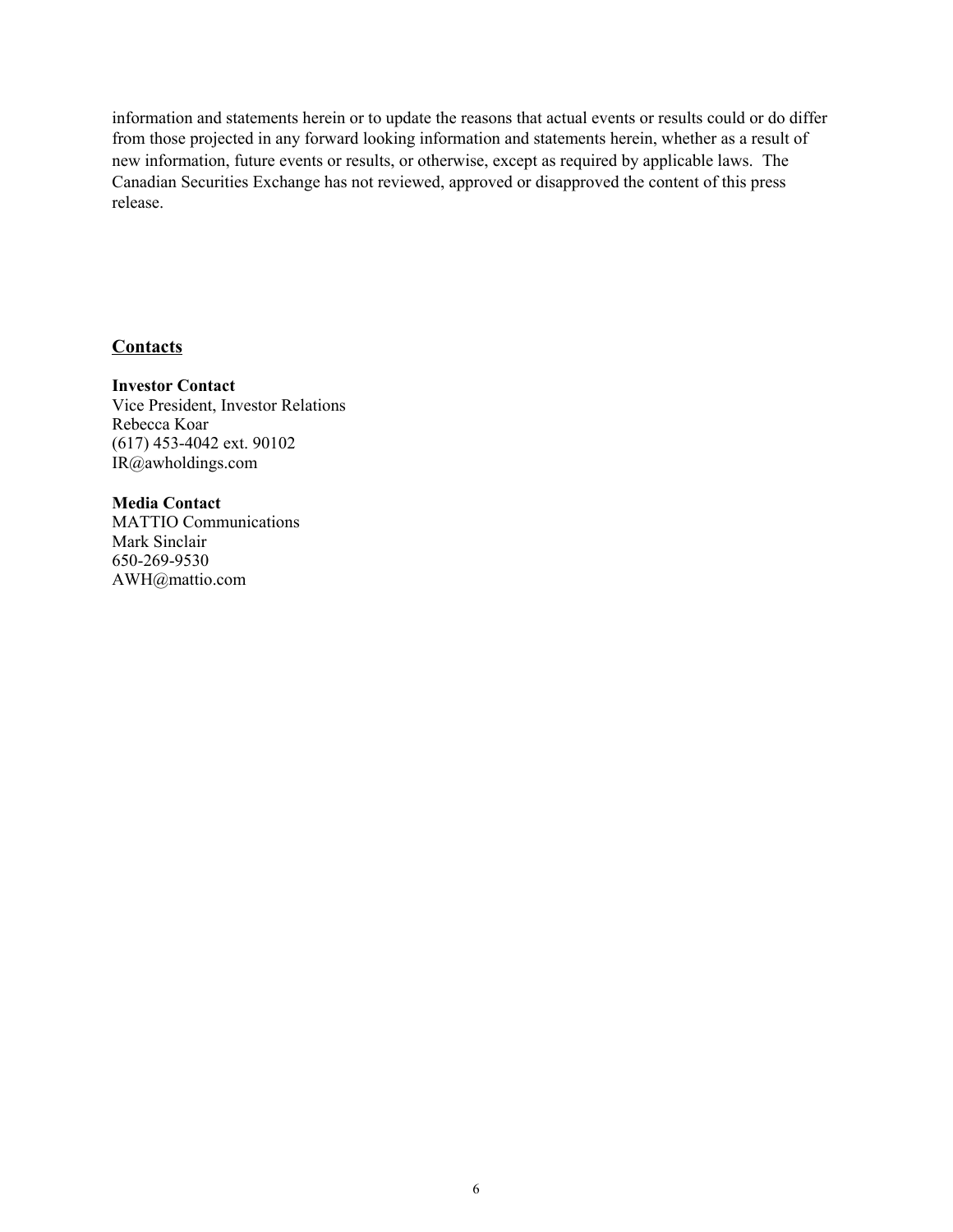## **CONDENSED CONSOLIDATED STATEMENTS OF OPERATIONS INFORMATION (UNAUDITED)**

|                                                                                                                                             | <b>Three Months Ended December 31,</b> |             |                    |           |  |
|---------------------------------------------------------------------------------------------------------------------------------------------|----------------------------------------|-------------|--------------------|-----------|--|
| (in thousands, except per share amounts)                                                                                                    |                                        | 2021        |                    | 2020      |  |
| Revenue, net                                                                                                                                | \$                                     | 88,495      | $\mathbf{\hat{S}}$ | 54,283    |  |
| Cost of goods sold                                                                                                                          |                                        | (57,660)    |                    | (31, 391) |  |
| <b>Gross profit</b>                                                                                                                         |                                        | 30,835      |                    | 22,892    |  |
| <b>Operating expenses</b>                                                                                                                   |                                        |             |                    |           |  |
| General and administrative expenses                                                                                                         |                                        | 31,566      |                    | 18,443    |  |
| <b>Operating (loss) profit</b>                                                                                                              |                                        | (731)       |                    | 4,449     |  |
|                                                                                                                                             |                                        |             |                    |           |  |
| Other (expense) income                                                                                                                      |                                        |             |                    |           |  |
| Interest expense                                                                                                                            |                                        | (7,388)     |                    | (4,963)   |  |
| Other, net                                                                                                                                  |                                        | 50          |                    |           |  |
| Total other expense                                                                                                                         |                                        | (7, 338)    |                    | (4,962)   |  |
| Loss before income taxes                                                                                                                    |                                        | (8,069)     |                    | (513)     |  |
| Income tax expense                                                                                                                          |                                        | (8, 442)    |                    | (6,990)   |  |
| <b>Net loss</b>                                                                                                                             |                                        | (16,511)    |                    | (7,503)   |  |
| Less: net income attributable to non-controlling interests                                                                                  |                                        |             |                    |           |  |
| Net loss attributable to Ascend Wellness Holdings, Inc.                                                                                     |                                        | (16, 511)   |                    | (7,503)   |  |
|                                                                                                                                             |                                        |             |                    |           |  |
| Net loss per share attributable to Class A and Class B stockholders of<br>Ascend Wellness Holdings, Inc. — basic and diluted <sup>(1)</sup> | \$                                     | $(0.10)$ \$ |                    | (0.07)    |  |
| Weighted-average common shares outstanding — basic and diluted <sup>(1)</sup>                                                               |                                        | 171,074     |                    | 105,207   |  |

(1) Net loss per share and weighted-average common shares outstanding have been computed on the basis of treating the historical common unit equivalents previously outstanding as shares of Class A common stock, as such historical units converted into shares of Class A common stock in the Company's conversion to a C-Corporation prior to the initial public offering.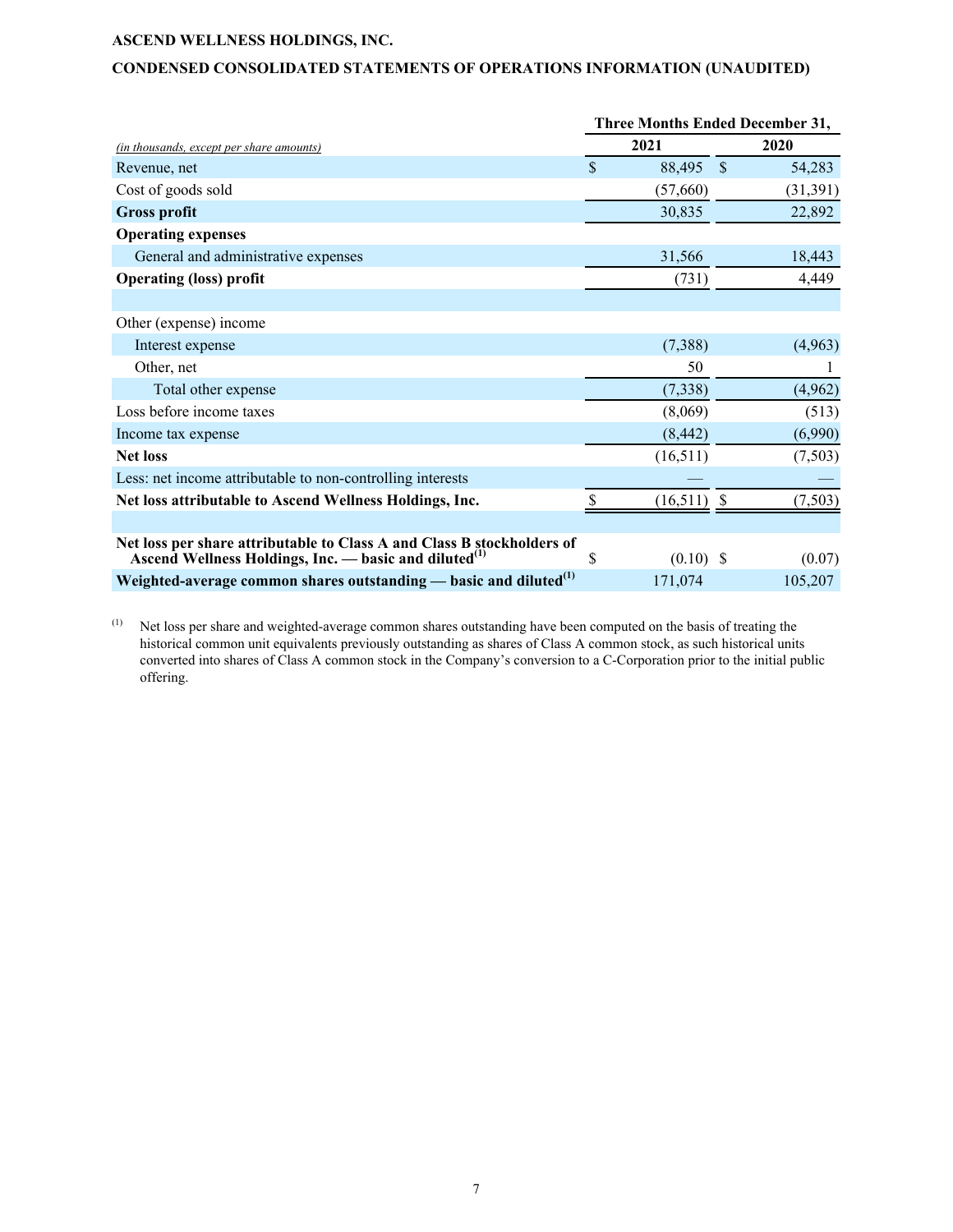## **CONDENSED CONSOLIDATED STATEMENTS OF OPERATIONS INFORMATION (UNAUDITED)**

|                                                                                                                                             | Year Ended December 31, |                 |               |           |
|---------------------------------------------------------------------------------------------------------------------------------------------|-------------------------|-----------------|---------------|-----------|
| (in thousands, except per share amounts)                                                                                                    |                         | 2021            |               | 2020      |
| Revenue, net                                                                                                                                | $\mathbf S$             | 332,381         | $\mathcal{S}$ | 143,732   |
| Cost of goods sold                                                                                                                          |                         | (196, 409)      |               | (82, 818) |
| <b>Gross profit</b>                                                                                                                         |                         | 135,972         |               | 60,914    |
| <b>Operating expenses</b>                                                                                                                   |                         |                 |               |           |
| General and administrative expenses                                                                                                         |                         | 116,665         |               | 53,067    |
| Settlement expense                                                                                                                          |                         | 36,511          |               |           |
| Total operating expenses                                                                                                                    |                         | 153,176         |               | 53,067    |
| <b>Operating (loss) profit</b>                                                                                                              |                         | (17,204)        |               | 7,847     |
|                                                                                                                                             |                         |                 |               |           |
| Other (expense) income                                                                                                                      |                         |                 |               |           |
| Interest expense                                                                                                                            |                         | (63,989)        |               | (12,993)  |
| Other, net                                                                                                                                  |                         | 256             |               | 7         |
| Total other expense                                                                                                                         |                         | (63, 733)       |               | (12,986)  |
| Loss before income taxes                                                                                                                    |                         | (80, 937)       |               | (5,139)   |
| Income tax expense                                                                                                                          |                         | (41, 720)       |               | (18,702)  |
| <b>Net loss</b>                                                                                                                             |                         | (122, 657)      |               | (23, 841) |
| Less: net income attributable to non-controlling interests                                                                                  |                         |                 |               | 1,598     |
| Net loss attributable to Ascend Wellness Holdings, Inc.                                                                                     |                         | $(122, 657)$ \$ |               | (25, 439) |
|                                                                                                                                             |                         |                 |               |           |
| Net loss per share attributable to Class A and Class B stockholders of<br>Ascend Wellness Holdings, Inc. — basic and diluted <sup>(1)</sup> | \$                      | $(0.82)$ \$     |               | (0.27)    |
| Weighted-average common shares outstanding — basic and diluted <sup>(1)</sup>                                                               |                         | 149,434         |               | 95,165    |

(1) Net loss per share and weighted-average shares outstanding have been computed on the basis of treating the historical common unit equivalents previously outstanding as shares of Class A common stock, as such historical units converted into shares of Class A common stock in the Company's conversion to a C-Corporation prior to the initial public offering.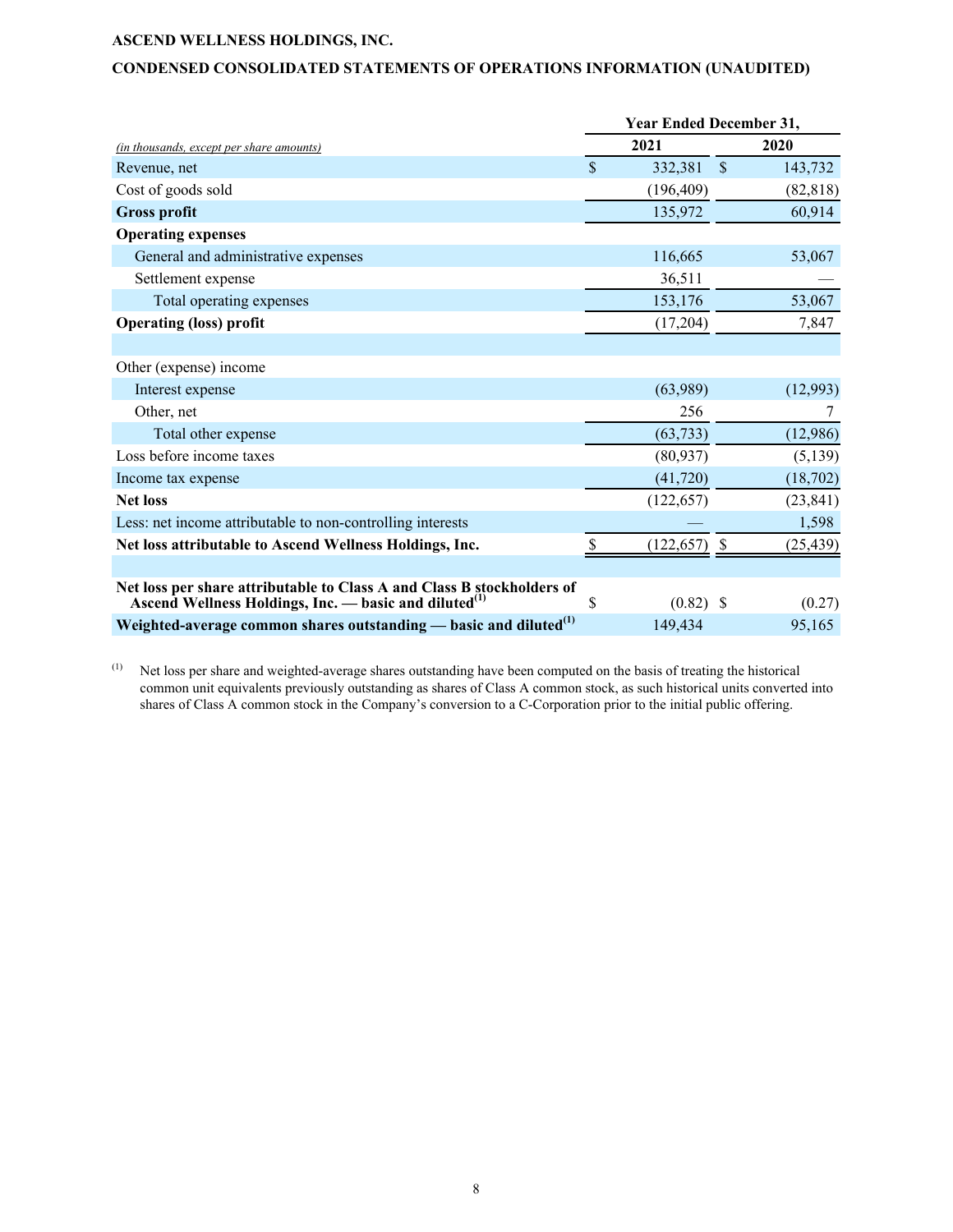# **SELECTED CONDENSED CONSOLIDATED CASH FLOW INFORMATION (UNAUDITED)**

|                                                                        |    | <b>Three Months Ended December 31,</b> |      |           |  |  |
|------------------------------------------------------------------------|----|----------------------------------------|------|-----------|--|--|
| (in thousands)                                                         |    | 2021                                   | 2020 |           |  |  |
| Net cash used in operating activities                                  | S  | $(19, 444)$ \$                         |      | (336)     |  |  |
| Cash flows from investing activities                                   |    |                                        |      |           |  |  |
| Additions to capital assets                                            |    | (17,510)                               |      | (8,354)   |  |  |
| Investments in notes receivable.                                       |    | (791)                                  |      | (4,877)   |  |  |
| Collection of notes receivable                                         |    | 82                                     |      | 527       |  |  |
| Acquisition of businesses, net of cash acquired                        |    | (9, 456)                               |      | (2,717)   |  |  |
| Net cash provided by (used in) investing activities                    |    | (27,675)                               |      | (15, 421) |  |  |
| <b>Cash flows from financing activities</b>                            |    |                                        |      |           |  |  |
| Proceeds from issuance of debt                                         |    |                                        |      | 52,624    |  |  |
| Repayments of debt                                                     |    | (854)                                  |      | (785)     |  |  |
| Repayments under finance leases                                        |    |                                        |      | (141)     |  |  |
| Debt issuance costs                                                    |    | (44)                                   |      | (3,193)   |  |  |
| Taxes withheld under equity-based compensation plans, net              |    | (1,012)                                |      |           |  |  |
| Net cash (used in) provided by financing activities                    |    | (1,910)                                |      | 48,505    |  |  |
| Net (decrease) increase in cash, cash equivalents, and restricted cash |    | (49,029)                               |      | 32,748    |  |  |
| Cash, cash equivalents, and restricted cash at beginning of period     |    | 204,510                                |      | 25,349    |  |  |
| Cash, cash equivalents, and restricted cash at end of period           | \$ | 155,481                                | \$   | 58,097    |  |  |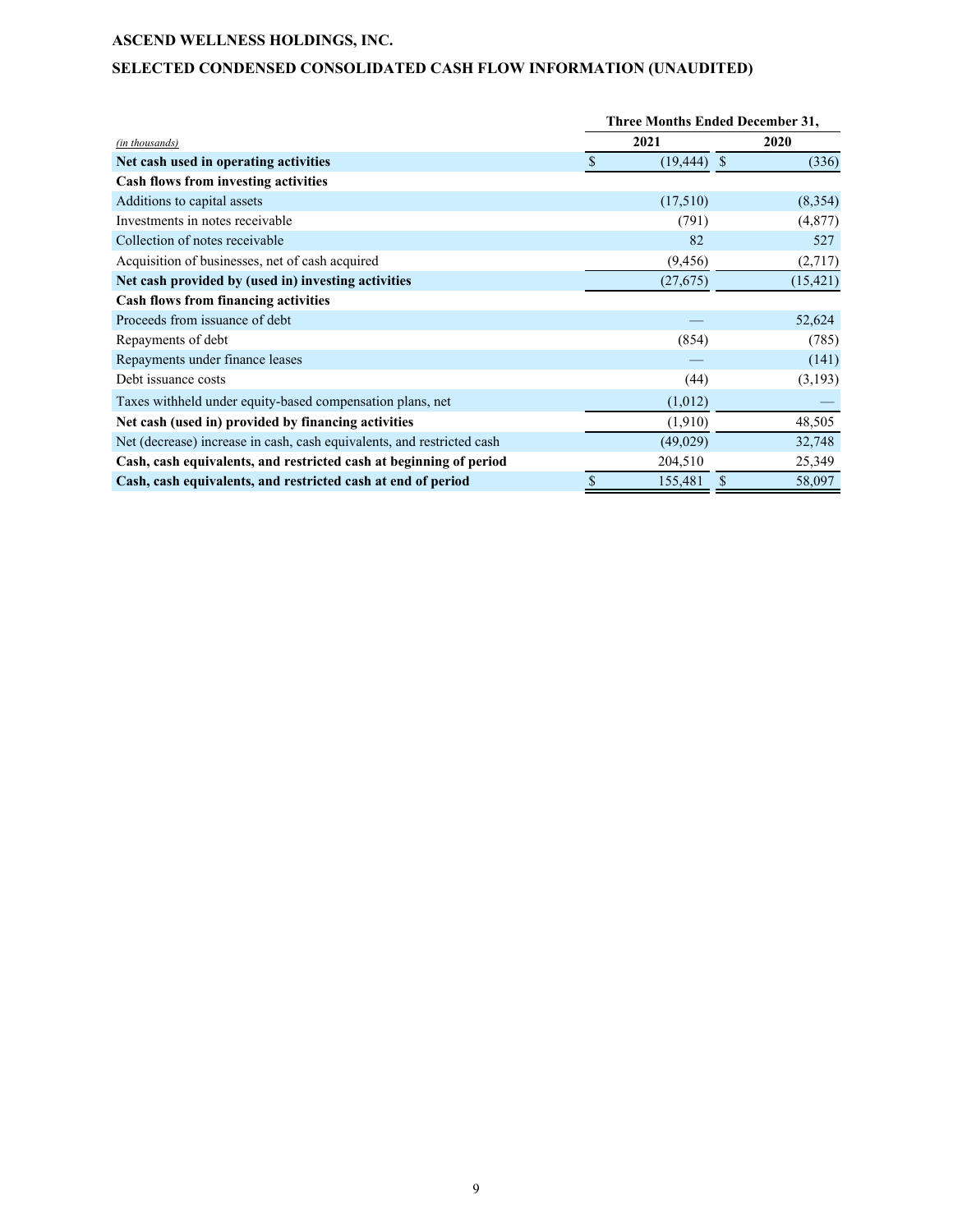# **SELECTED CONDENSED CONSOLIDATED CASH FLOW INFORMATION (UNAUDITED)**

|                                                                    |               | <b>Year Ended December 31,</b> |    |           |  |  |
|--------------------------------------------------------------------|---------------|--------------------------------|----|-----------|--|--|
| (in thousands)                                                     |               | 2021                           |    | 2020      |  |  |
| Net cash used in operating activities                              | $\mathcal{S}$ | $(41, 738)$ \$                 |    | (6,004)   |  |  |
| Cash flows from investing activities                               |               |                                |    |           |  |  |
| Additions to capital assets                                        |               | (88, 428)                      |    | (26, 419) |  |  |
| Investments in notes receivable                                    |               | (2,976)                        |    | (5,559)   |  |  |
| Collection of notes receivable                                     |               | 327                            |    | 527       |  |  |
| Proceeds from sale of assets                                       |               | 930                            |    | 26,750    |  |  |
| Acquisition of businesses, net of cash acquired                    |               | (23,086)                       |    | (26, 044) |  |  |
| Purchases of intangible assets                                     |               |                                |    | (127)     |  |  |
| Net cash used in investing activities                              |               | (113, 233)                     |    | (30, 872) |  |  |
| <b>Cash flows from financing activities</b>                        |               |                                |    |           |  |  |
| Proceeds from issuance of common stock in public offerings, net    |               | 86,065                         |    |           |  |  |
| Proceeds from issuance of debt                                     |               | 259,500                        |    | 101,886   |  |  |
| Repayments of debt                                                 |               | (79,267)                       |    | (19, 591) |  |  |
| Repurchase of warrants                                             |               | (4,156)                        |    |           |  |  |
| Proceeds from finance leases                                       |               |                                |    | 3,750     |  |  |
| Repayments under finance leases                                    |               |                                |    | (478)     |  |  |
| Debt issuance costs                                                |               | (8,775)                        |    | (3, 399)  |  |  |
| Taxes withheld under equity-based compensation plans, net          |               | (1,012)                        |    |           |  |  |
| Net cash provided by financing activities                          |               | 252,355                        |    | 82,168    |  |  |
| Net increase in cash, cash equivalents, and restricted cash        |               | 97,384                         |    | 45,292    |  |  |
| Cash, cash equivalents, and restricted cash at beginning of period |               | 58,097                         |    | 12,805    |  |  |
| Cash, cash equivalents, and restricted cash at end of period       | \$            | 155,481                        | \$ | 58,097    |  |  |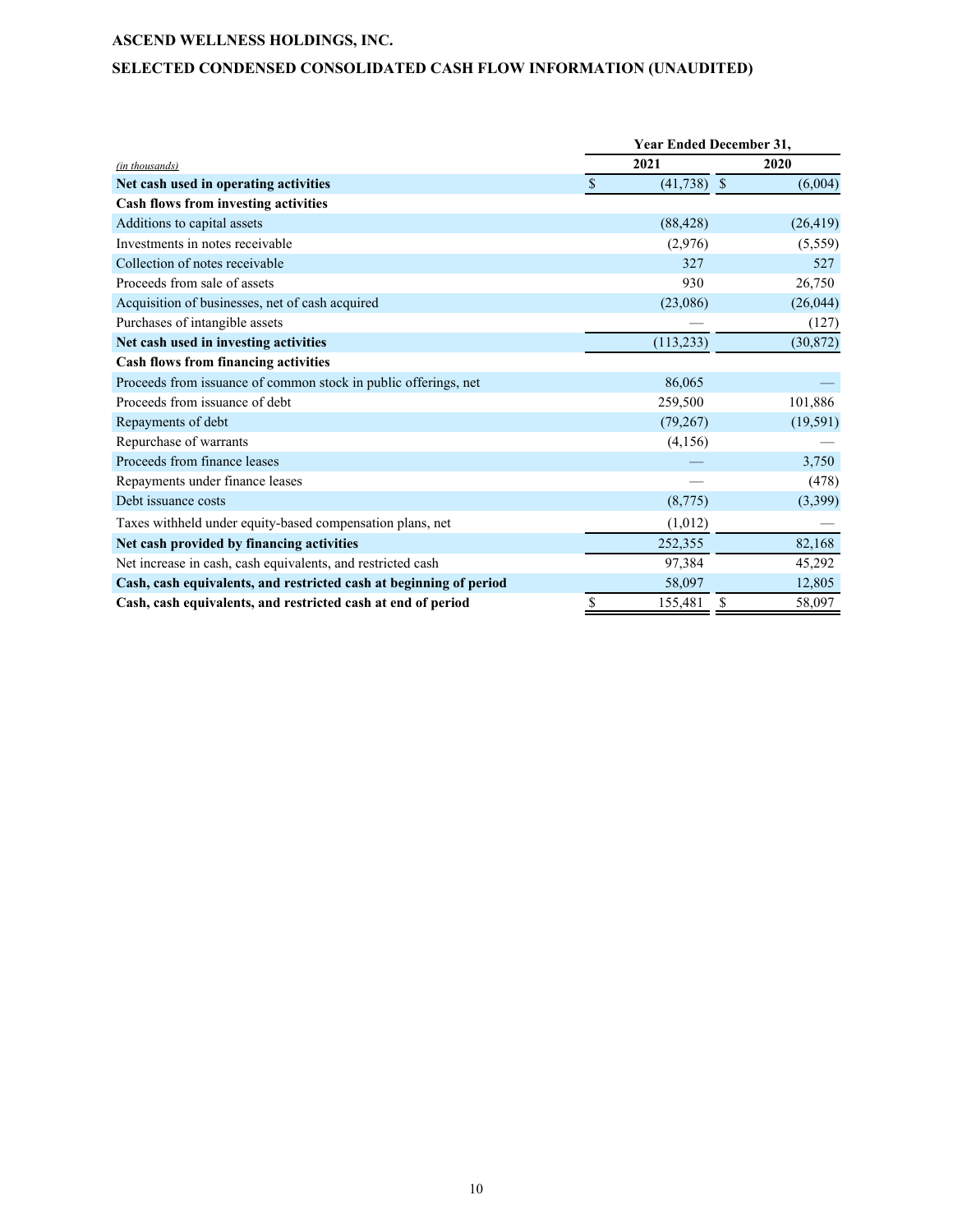# **SELECTED CONDENSED CONSOLIDATED BALANCE SHEET INFORMATION (UNAUDITED)**

|                                                   | December 31,  |               |         |  |
|---------------------------------------------------|---------------|---------------|---------|--|
| (in thousands)                                    | 2021          |               | 2020    |  |
| Cash and cash equivalents                         | \$<br>155,481 | $\mathcal{S}$ | 56,547  |  |
| Restricted cash                                   |               |               | 1,550   |  |
| Inventory                                         | 65,588        |               | 28,997  |  |
| Other current assets                              | 36,943        |               | 47,084  |  |
| Property and equipment, net                       | 239,656       |               | 120,540 |  |
| Operating lease right-of-use assets               | 103,958       |               | 84,642  |  |
| Intangible assets, net                            | 59,271        |               | 50,461  |  |
| Goodwill                                          | 42,967        |               | 22,798  |  |
| Other noncurrent assets                           | 19,572        |               | 15,129  |  |
| <b>Total Assets</b>                               | 723,436       |               | 427,748 |  |
|                                                   |               |               |         |  |
| Total current liabilities                         | \$<br>108,804 | -S            | 115,285 |  |
| Long-term debt, net                               | 230,846       |               | 152,277 |  |
| Operating lease liabilities, noncurrent           | 197,295       |               | 156,400 |  |
| Other noncurrent liabilities                      | 1,423         |               |         |  |
| Total stockholders' equity                        | 185,068       |               | 3,786   |  |
| <b>Total Liabilities and Stockholders' Equity</b> | \$<br>723,436 | S             | 427,748 |  |